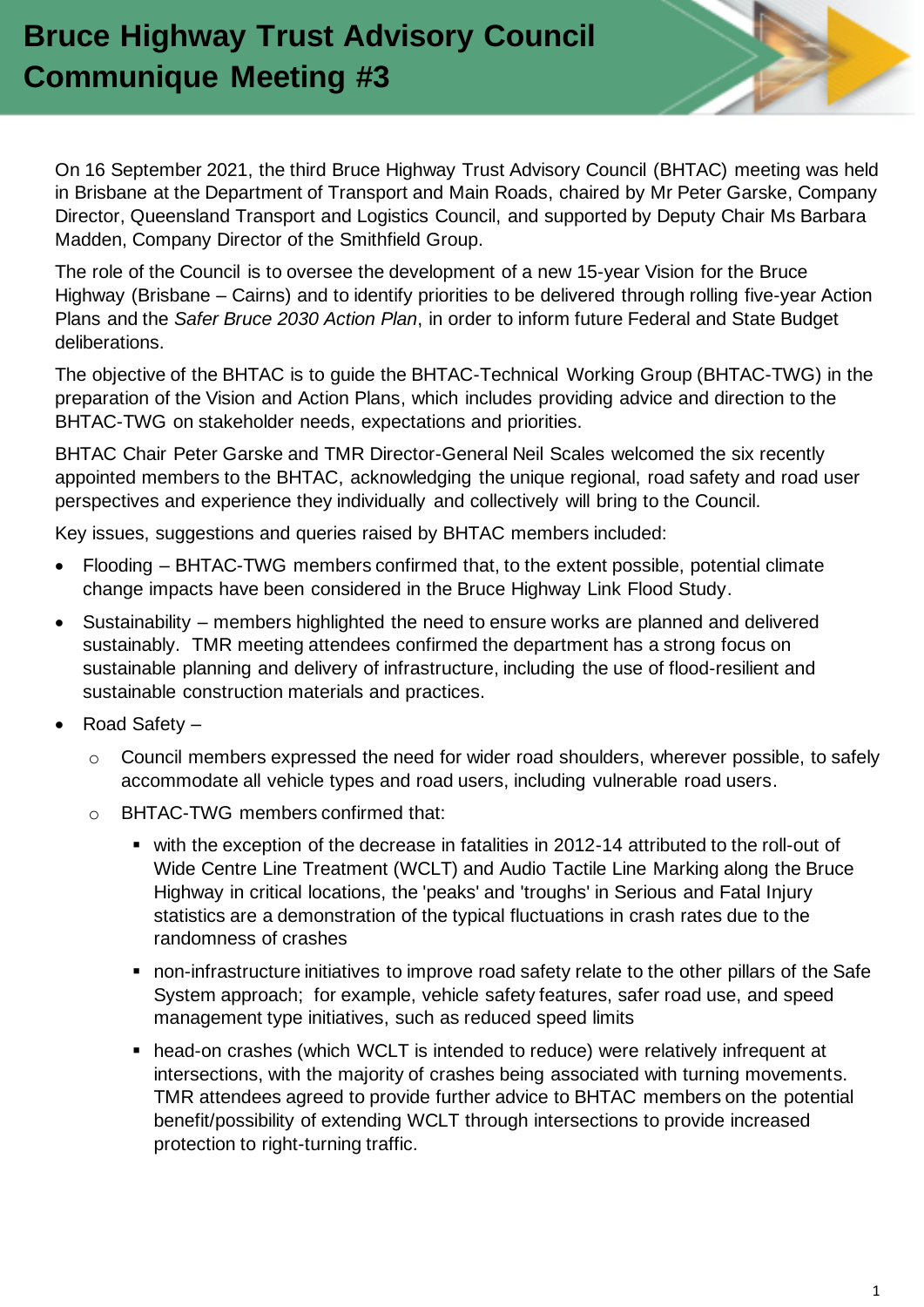

- Infrastructure planning, delivery and traffic management
	- $\circ$  In response to queries about the impact of construction works on traffic and road users, TMR confirmed that where there is sufficient width available and where costs are not prohibitive, side-tracks are considered, where possible, to assist with traffic management and reduce delays whilst works are underway.
	- o Members reinforced the importance of adequately maintained facilities at Heavy Vehicle Rest Areas
	- o Members suggested consideration be given to the ongoing incorporation of electric vehicle charging points at rest areas.

TMR provided BHTAC Members with an update on the delivery status of the current \$13 billion Bruce Highway Upgrade Progam (BHUP) (2013-14 to 2027-28), including:

- o existing Australian Government and Queensland Government commitments for the Bruce **Highway**
- o key recent achievements and delivery progress .

TMR also updated Council members on work being undertaken by the TMR BHTAC-Technical Working Group and TMRs' Customer Experience Branch, on behalf of the BHTAC, to support the development of the draft 15-year Vision, rolling five-year Action Plans and the *Safer Bruce 2030*  Action Plan.

### *Results of recent Customer Research activities to inform future investment priorities*

BHTAC members welcomed a briefing on the results of the latest phase of customer research, designed to provide further insight from customers' perspectives about where the Bruce Highway is currently performing well, and where future improvements are desireable. This phase also included one-on-one meetings with BHTAC members to gain advice on the priorities of their members and the customers they represent.

The purpose of this phase of the research was to gain perspectives from a larger group of customers and stakeholders and to quantify customer priorities and experiences of the Bruce Highway in relation to the three objectives to *unlock economic growth*, *build flood resilience* and *improve safety*.

### *Focus Groups*

In April 2021, BHTAC members and TMR hosted focus group sessions with caravanners and campervanners, refrigerated warehouse owners, transport operators and heavy vehicle drivers to get first-hand advice from road users and businesses on their priorities for the Bruce Highway upgrade.

While all three objectives were important to participants, safety was top of mind in all three focus groups and a high priority objective for improvement. Participants explained that addressing safety concerns had an 'every trip' impact on their experience of the Bruce Highway, and that investing in initiatives to improve safety makes an immediate positive impact for all road users. Focus group participants also provided important information on the quantity and design of rest stops, the quantity and length of overtaking lanes, road quality and design (width and single lanes), traffic flow and flooding impacts from their perspectives.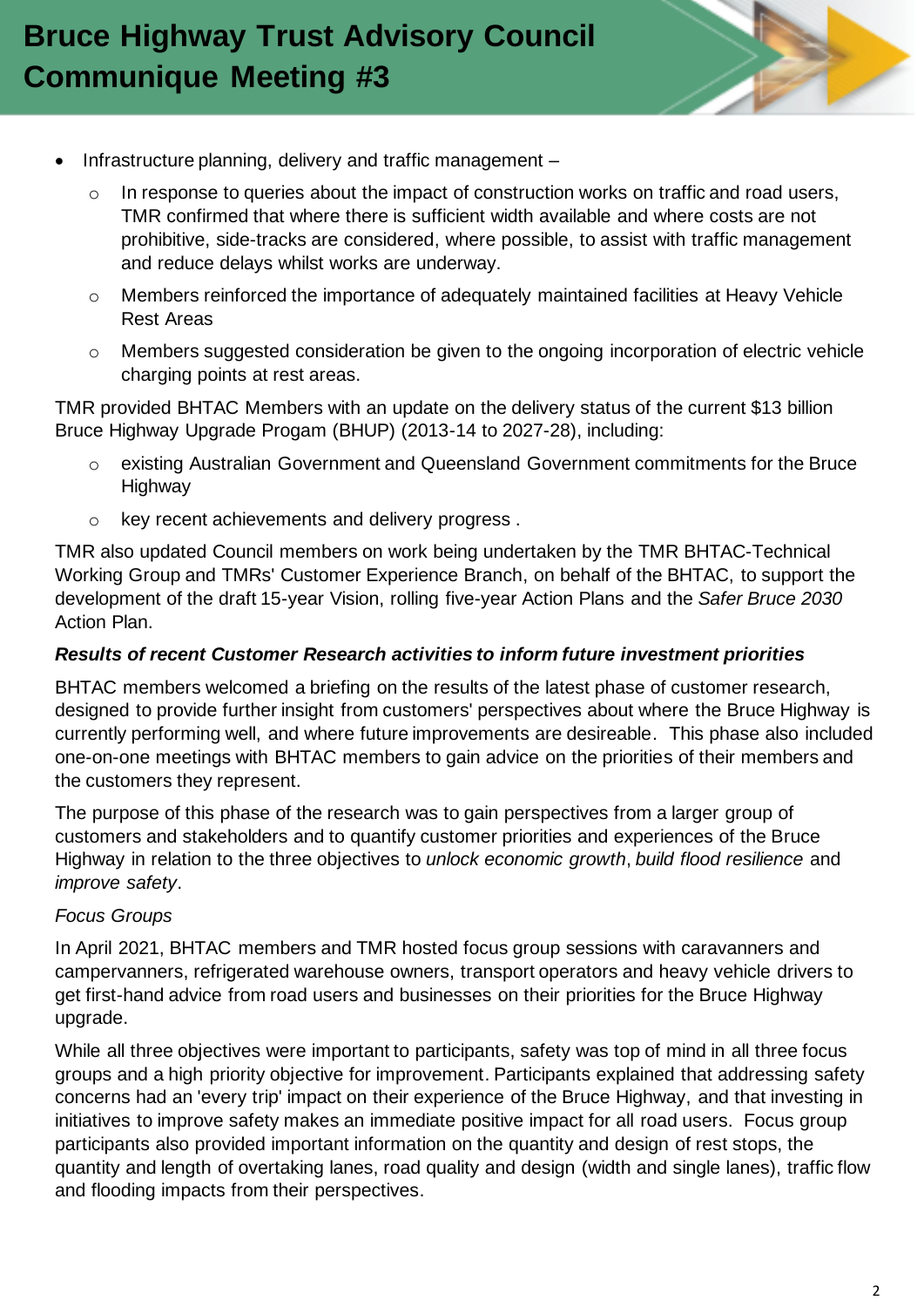# **Bruce Highway Trust Advisory Council Communique Meeting #3**



## Focus group participant perceptions of the importance of the BHTAC objectives



Transport Operator participants could most easily articulate financial impacts and<br>concerns. Heavy Vehicle Driver participants used the language of 'schedule' and 'logistical'<br>effects to describe economic impacts while Car described inconveniences and frustrations when referring to economic impacts

## *Bruce Highway online customer survey 4-18 June 2021*

The objective of the online customer survey was to quantify customer priorities and experiences of the Bruce Highway with a broadly representative sample of Queenslanders. In June 2021, the BHTAC and TMR conducted the online survey seeking views from regular road users, businesses and commercial drivers who rely on the Bruce Highway operating efficiently.

The online customer survey received 3,954 responses across the three customer groups: (private citizens; commercial drivers; business owners/operators). In the meeting, the finding that survey respondents ranked priorities for the Bruce Highway differently depending on the purpose of their travel/impact of the priority issue and by specific locations resonated with Members.

The customer research work is informing the technical activities, including the development of a prioritisation approach that takes into account likely forecast traffic demand, highway deficiencies and customer priorities. Members requested that the next BHTAC meeting focus on the prioritisation approach in more detail.

Members were pleased to see the strong focus on customer and stakeholder issues and needs, together with the integration of this research with the technical work underway.

## *Results of recent BHTAC-TWG activities to inform future investment priorities*

BHTAC Members gained a greater understanding of the current technical vision standards and treatments applied through the current Bruce Highway Upgrade Program, in particular, improvements in flood resilience resulting from recent investments in the Bruce Highway.

Members received a briefing on the key findings of a strategic road safety review of the Bruce Highway. The purpose of the review was to inform the identification and selection of infrastructurebased projects to reduce the rate of fatal and serious injury crashes. The review applied, for the first time in Queensland, the use of a 'road stereotypes' methodology and process developed by Austroads.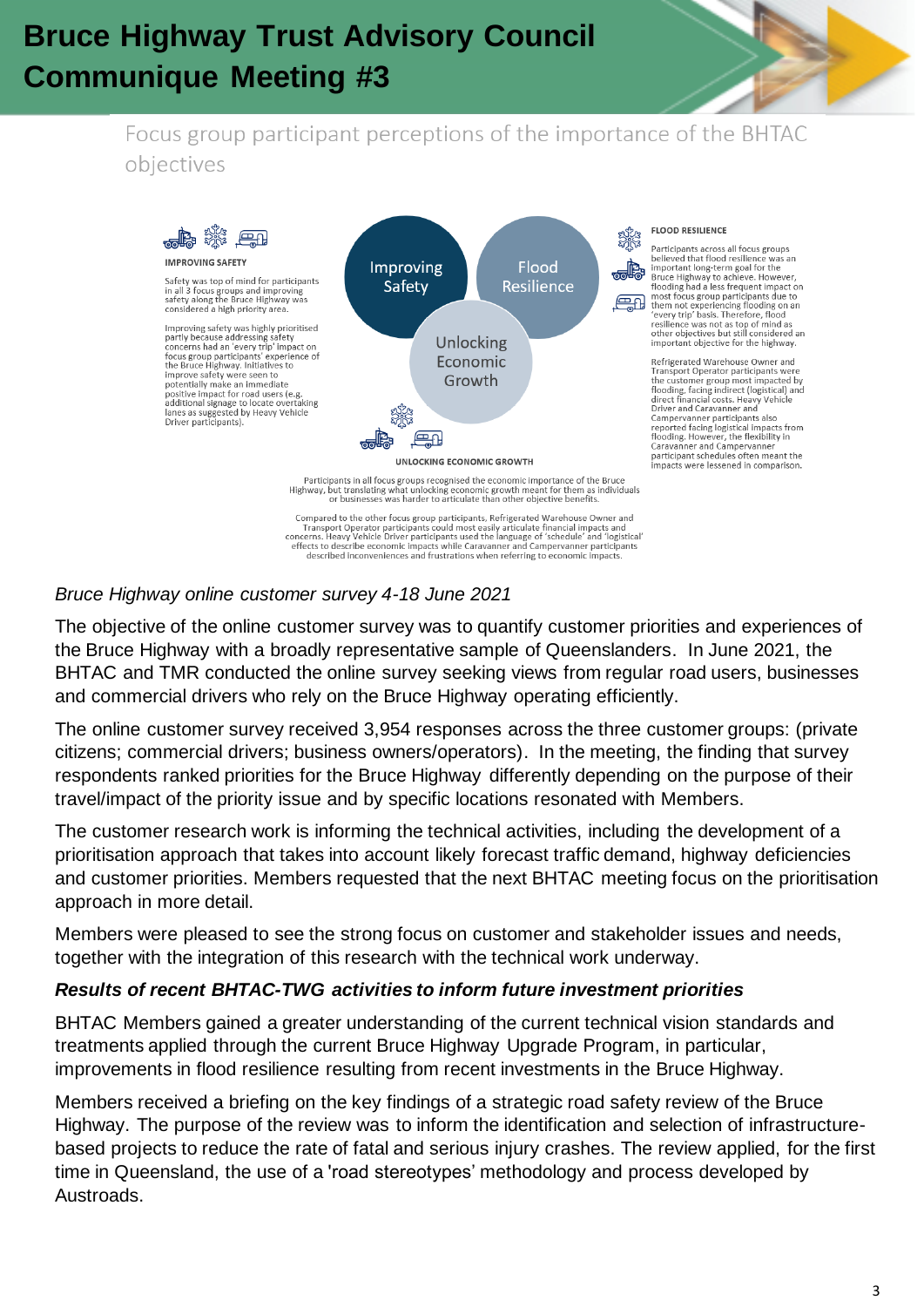# **Bruce Highway Trust Advisory Council Communique Meeting #3**

Acknowledging the critical role the Bruce Highway has in supporting the movement of freight to customers and markets, TMR briefed Members on the current level of access for Heavy Vehicles on the Bruce Highway, and analysis undertaken by the BHTAC-TWG on important considerations relating to the potential for targeted increases in access in the future, within the context of planned upgrades to the Inland Freight Route (Mungindi - Charters Towers).

Members discussed a number of funding and policy 'tensions' that have come to light through the technical and customer research work that will require further consideration, so that investment decisions in one area do not unduly impact another.

The Chair BHTAC noted the intention is for the next BHTAC meeting to be held in a regional location and to include the opportunity for site visits.